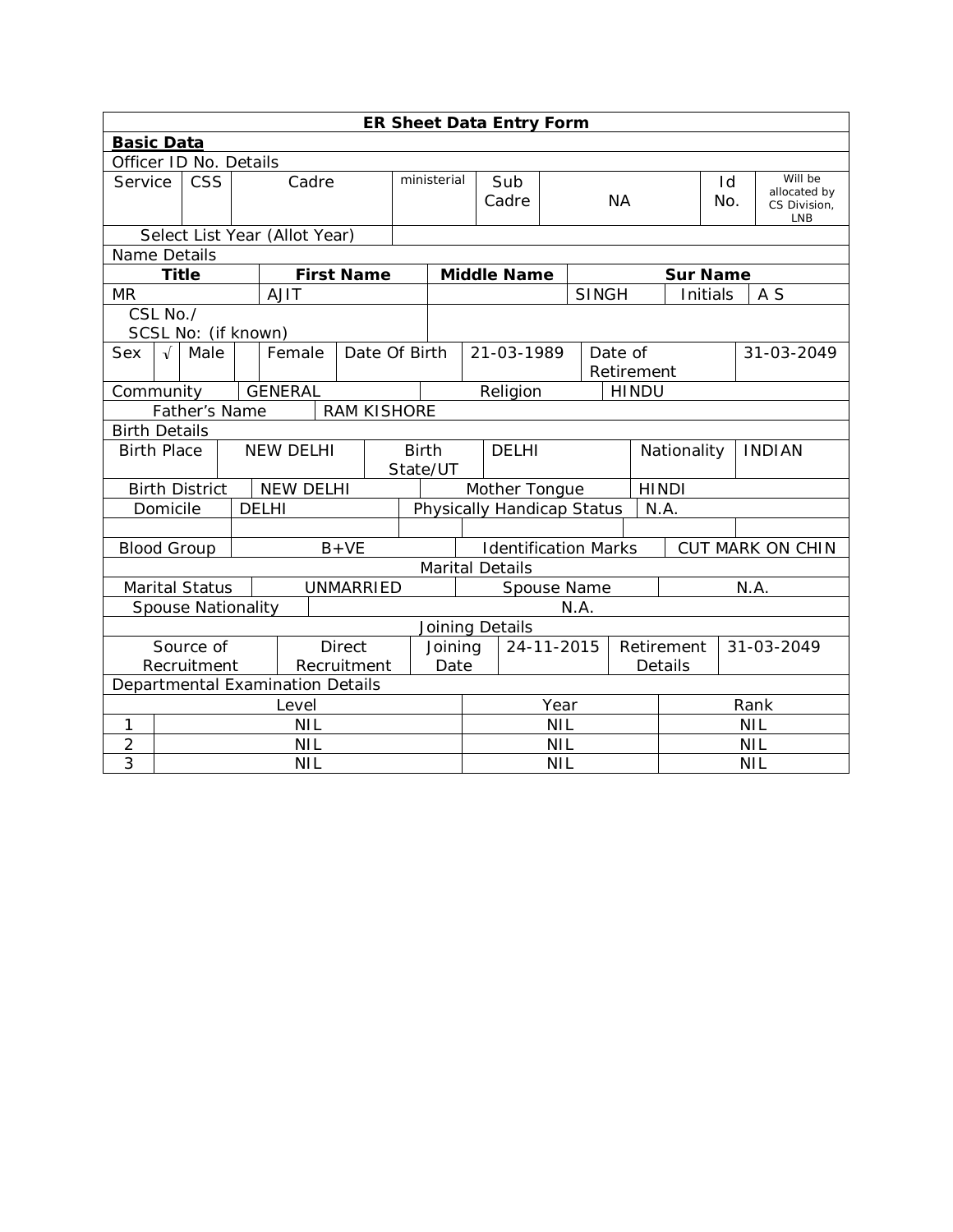## Details of deputation (if applicable)

| Name of the Office<br>Post held at that<br>time in parent office |     | Name of post<br>(selected for<br>deputation | Period of deputation |      |  |
|------------------------------------------------------------------|-----|---------------------------------------------|----------------------|------|--|
| <b>NIL</b>                                                       | NIL | -NIL                                        | Since                | From |  |
| NH.                                                              | NIL | ΝH                                          | NIL                  | NIL  |  |

## Details of Foreign Visit

| SI.        | Place of Visit | Date of | Post held at | Whether it     | Details of visit |
|------------|----------------|---------|--------------|----------------|------------------|
| No.        |                | visit   | that time    | is a           |                  |
|            |                |         |              | personal or    |                  |
|            |                |         |              | official visit |                  |
| <b>NIL</b> | NIL            | NIL     | <b>NIL</b>   | NIL            | <b>NIL</b>       |

## Transfer/Posting Detail (if applicable)

| Place      | Period of posting |            |  |  |  |
|------------|-------------------|------------|--|--|--|
|            | Since             | From       |  |  |  |
| <b>NIL</b> | <b>NIL</b>        | <b>NIL</b> |  |  |  |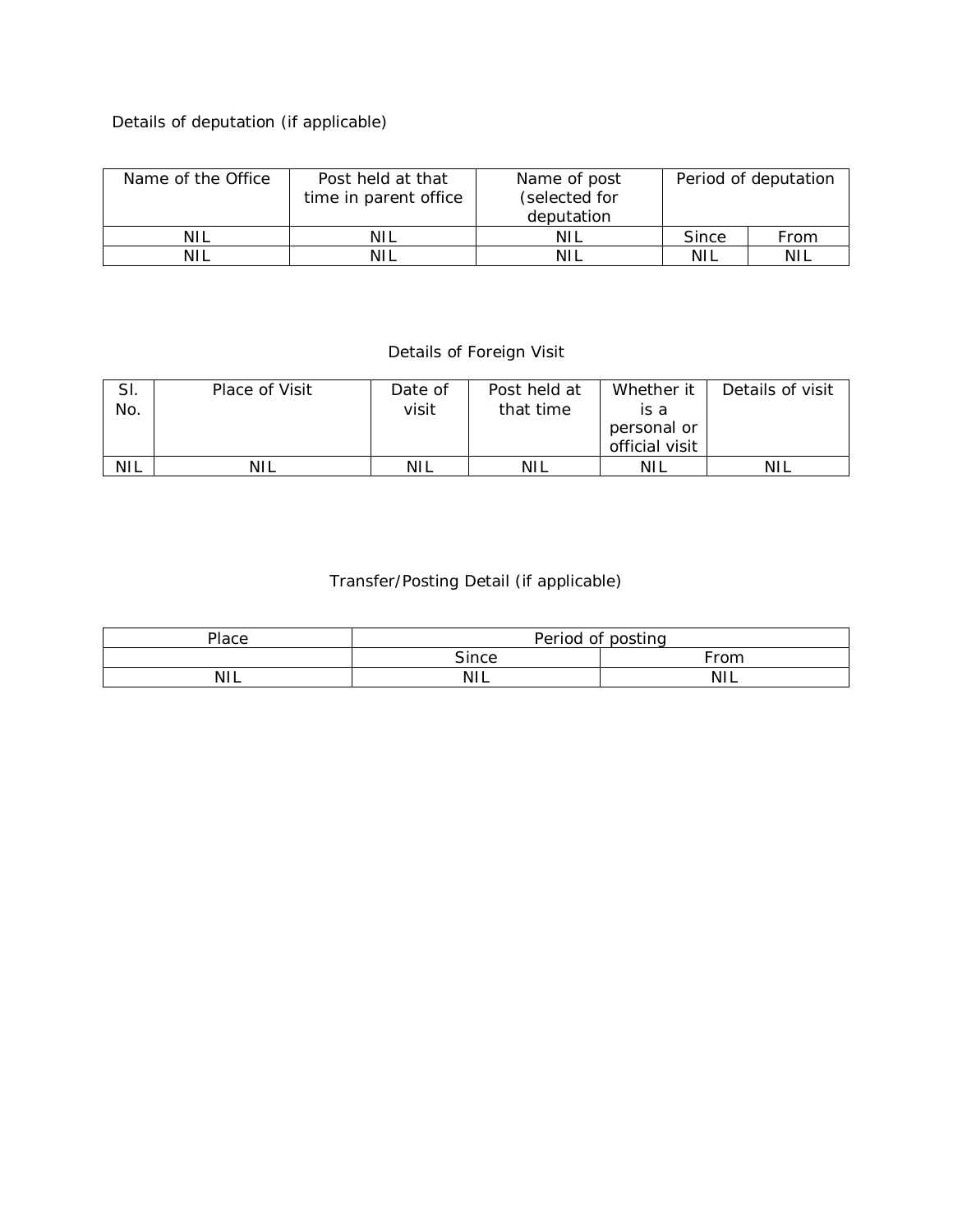| Remarks (if any)                                                                                          |                |  |                    |                        |    |                                  |                     |                  |                            |  |
|-----------------------------------------------------------------------------------------------------------|----------------|--|--------------------|------------------------|----|----------------------------------|---------------------|------------------|----------------------------|--|
| Language known                                                                                            |                |  |                    |                        |    |                                  |                     |                  |                            |  |
| Indian Language                                                                                           | 1              |  | <b>ENGLISH</b>     |                        |    | Read<br><b>YES</b>               | Write<br><b>YES</b> |                  | <b>Speak</b><br><b>YES</b> |  |
| Known                                                                                                     |                |  |                    |                        |    |                                  |                     |                  |                            |  |
|                                                                                                           | $\overline{2}$ |  | <b>HINDI</b>       |                        |    | <b>YES</b>                       | <b>YES</b>          |                  | <b>YES</b>                 |  |
|                                                                                                           |                |  |                    |                        |    |                                  |                     |                  |                            |  |
|                                                                                                           |                |  |                    |                        |    |                                  |                     |                  |                            |  |
|                                                                                                           |                |  |                    |                        |    |                                  |                     |                  |                            |  |
|                                                                                                           |                |  |                    |                        |    |                                  |                     |                  |                            |  |
| Foreign Languages<br>1                                                                                    |                |  | <b>NIL</b>         |                        |    | <b>NIL</b>                       | <b>NIL</b>          |                  | <b>NIL</b>                 |  |
| 2                                                                                                         |                |  | <b>NIL</b>         |                        |    | <b>NIL</b>                       | <b>NIL</b>          |                  | <b>NIL</b>                 |  |
| $\overline{3}$                                                                                            |                |  | <b>NIL</b>         |                        |    | <b>NIL</b>                       | <b>NIL</b>          |                  | <b>NIL</b>                 |  |
| Qualification (Use extra photocopy sheets for multi qualifications, experience, training, awards details) |                |  |                    |                        |    |                                  |                     |                  |                            |  |
| Qualification                                                                                             |                |  |                    | Discipline             |    |                                  |                     |                  | Specialization 1           |  |
|                                                                                                           |                |  |                    |                        |    |                                  |                     |                  |                            |  |
|                                                                                                           |                |  |                    |                        |    |                                  |                     |                  |                            |  |
| M.TECH                                                                                                    |                |  |                    | <b>ELECTRONICS AND</b> |    |                                  |                     |                  | <b>VLSI DESIGN</b>         |  |
|                                                                                                           |                |  |                    | COMMUNICATION          |    |                                  |                     |                  |                            |  |
| Year                                                                                                      |                |  | Division           |                        |    | percentage                       |                     | Specialization 2 |                            |  |
| 2015                                                                                                      |                |  |                    | FIRST CLASS with       |    | 77.92                            |                     |                  | <b>NIL</b>                 |  |
|                                                                                                           |                |  | Honours            |                        |    |                                  |                     |                  |                            |  |
| Institution                                                                                               |                |  | University         |                        |    | Place                            |                     |                  | Country                    |  |
| <b>AJAY KUMAR GARG</b>                                                                                    |                |  | U.P.T.U            |                        |    | GHAZIABAD, NCR                   |                     |                  | <b>INDIA</b>               |  |
| <b>ENGINEERING COLLEGE</b>                                                                                |                |  |                    |                        |    |                                  |                     |                  |                            |  |
| <b>Experience</b>                                                                                         |                |  |                    |                        |    |                                  |                     |                  |                            |  |
| Type of Posting                                                                                           |                |  |                    |                        |    |                                  | GROUP `B'           |                  |                            |  |
|                                                                                                           |                |  |                    |                        |    |                                  |                     |                  |                            |  |
|                                                                                                           | Designation    |  |                    |                        |    | RESEARCH ASSISTANT (ENGINEERING) |                     |                  |                            |  |
|                                                                                                           |                |  |                    |                        |    |                                  |                     |                  |                            |  |
|                                                                                                           | Ministry       |  |                    |                        |    | MINISTRY OF WATER RESOURCES      |                     |                  |                            |  |
|                                                                                                           | Office         |  |                    |                        |    |                                  | CWPRS, PUNE         |                  |                            |  |
|                                                                                                           |                |  |                    |                        |    |                                  |                     |                  |                            |  |
| <b>Experience Subject</b>                                                                                 |                |  |                    |                        |    |                                  | Period of Posting   |                  |                            |  |
| Major                                                                                                     |                |  |                    | Minor                  |    |                                  |                     | To<br>From       |                            |  |
|                                                                                                           |                |  |                    |                        |    |                                  |                     |                  |                            |  |
| Note: -Refer the Annexure to fill above Major, Minor Subjects and below given training subject            |                |  |                    |                        |    |                                  |                     |                  |                            |  |
| Training                                                                                                  |                |  |                    |                        |    |                                  |                     |                  |                            |  |
| <b>Training Year</b><br><b>Training Name</b><br><b>Training Subject</b>                                   |                |  |                    |                        |    |                                  |                     |                  |                            |  |
| <b>Field Visit Country</b><br>Field Visit Place (within India)                                            |                |  |                    |                        |    |                                  |                     |                  |                            |  |
|                                                                                                           |                |  |                    |                        |    |                                  |                     |                  |                            |  |
| Sponsoring Authority                                                                                      |                |  | Period of Training |                        |    | Duration                         |                     |                  | Result                     |  |
|                                                                                                           |                |  | From               |                        | To | in Weeks)                        |                     |                  | Qualified                  |  |
|                                                                                                           |                |  |                    |                        |    |                                  |                     | Not Qualified    |                            |  |
| Awards/Publications                                                                                       |                |  |                    |                        |    |                                  |                     |                  |                            |  |